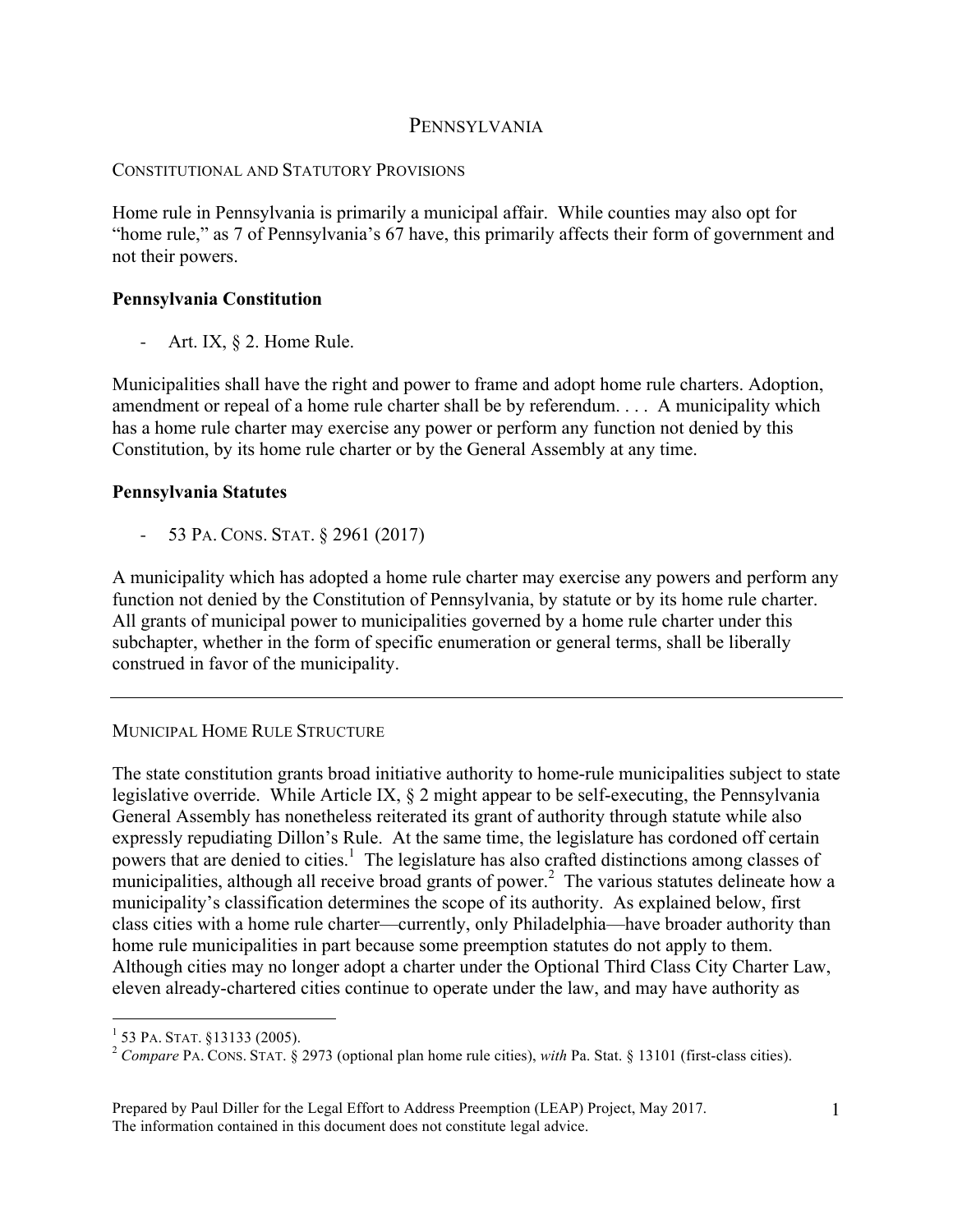broad as Philadelphia.<sup>3</sup>

The essential principle underlying the enactment of home rule in Pennsylvania is the grant of authority to control certain municipal affairs from the state to the local level.<sup>4</sup> Pennsylvania courts generally agree that municipal regulations more restrictive than state regulations are not in conflict with the state provisions because any other result would severely restrict municipal autonomy with respect to police power.<sup>5</sup> In cases alleging implied preemption, the Pennsylvania courts deem five factors helpful to determining the preemption issue:

(1) Does the ordinance conflict with the state law, either because of conflicting policies or operational effect, that is, does the ordinance forbid what the legislature has permitted?

(2) Was the state law intended expressly or impliedly to be exclusive in the field?

(3) Does the subject matter reflect a need for uniformity?

(4) Is the state scheme so pervasive or comprehensive that it precludes coexistence of municipal regulation?

(5) Does the ordinance stand as an obstacle to the accomplishment and execution of the full purposes and objectives of the legislature?<sup>6</sup>

Pennsylvania courts are disinclined to find field preemption; the state supreme court has deemed local regulation completely preempted in only three fields: alcoholic beverages, anthracite strip mining, and banking. $\frac{1}{2}$ 

Pennsylvania courts have interpreted the home-rule enabling statutes to allow for ordinances enacted by home rule municipalities to be negated only when the General Assembly enacts a conflicting statute concerning substantive matters of statewide concern.<sup>8</sup> Matters of statewide concern include matters involving the health, safety, security, and general welfare of all the inhabitants of the State, but do not include matters affecting merely the personnel and administration of the offices local to a municipality and which are of no concern to citizens elsewhere.<sup>9</sup> Statute may also negate a home rule charter when the conflict involves a matter of statewide magnitude, such as the regulation of firearms.<sup>10</sup>

<sup>3</sup> PENNSYLVANIA LEGISLATOR'S MUNICIPAL DESKBOOK (4th Ed. 2014); *see also* Greenberg v. City of Bradford, 248 A.2d 51, 53 (Pa. 1968).

<sup>&</sup>lt;sup>4</sup> Hartman v. City of Allentown, 880 A.2d 737, 742 (Pa. 2005).  $^{5}$  *Id.* at n.11.

 $6$  Duff v. Northampton Tp. 532 A.2d 500, 505 (Pa. Commw. Ct. 1987).

<sup>&</sup>lt;sup>7</sup> See Council of Middletown Township, 523 A.2d 311, 314 (Pa. 1987).

 $8$  Devlin v. City of Philadelphia, 862 A.2d 1234, 1243 (Pa. 2004) (interpreting section 13133 of the First Class City Home Rule Act); *see also* Ortiz v. Commonwealth, 681 A.2d 152 (Pa. 1996) (applying a similar analysis to reject Pittsburgh's challenge to state preemption of local assault weapon ban).

<sup>&</sup>lt;sup>9</sup> Spahn v. Zoning Bd. of Adjustment, 602 Pa. 83 (2009) ("[O]rdinances of purely local concern are those that affect the personnel and administration of the local government").

<sup>&</sup>lt;sup>10</sup> In re District Attorney, 756 A.2d 711 (Pa. 2000); *see also Ortiz*, 681 A.2d at 156 (firearms regulation matter of substantive statewide concern).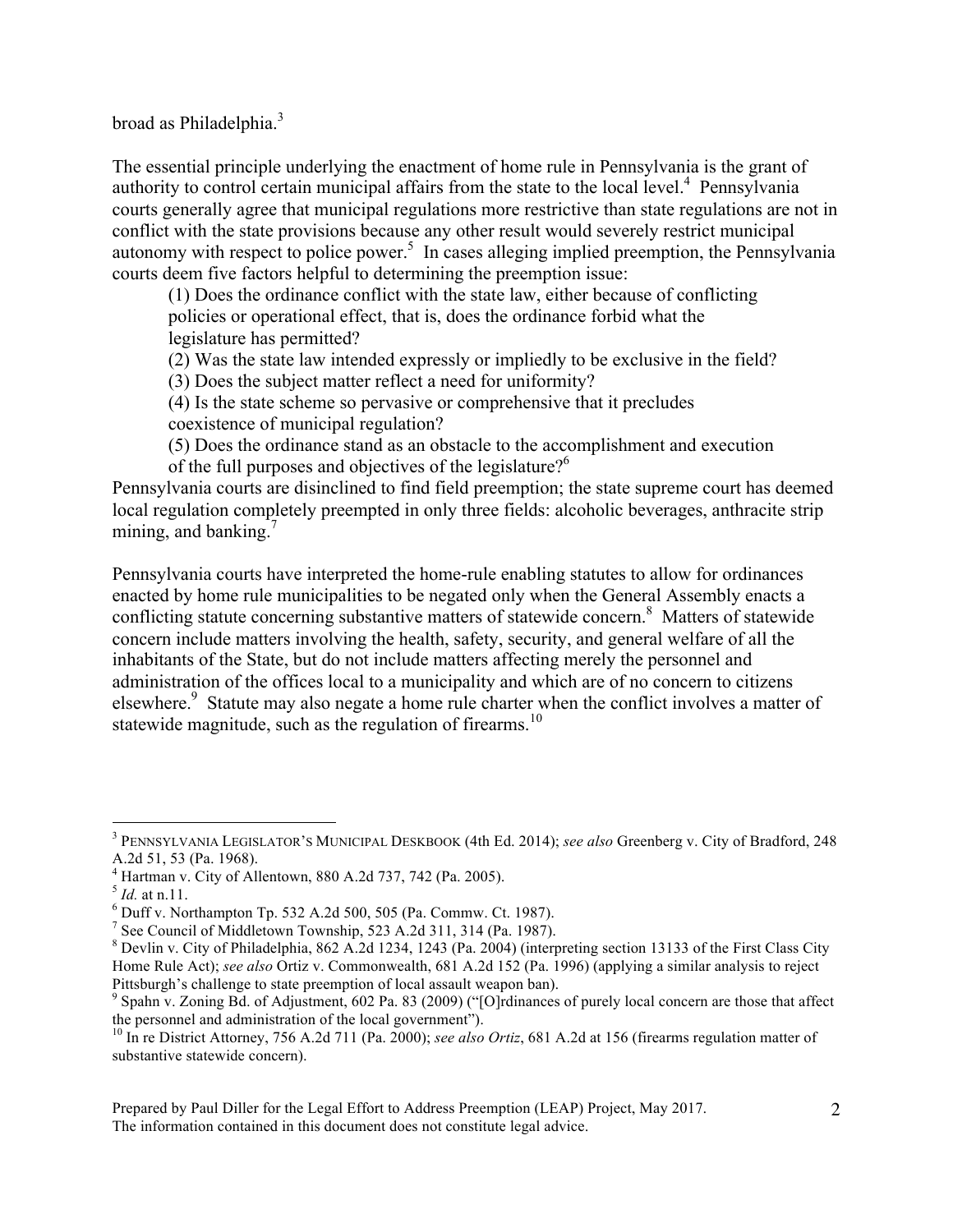#### MUNICIPAL IMMUNITY FROM STATE PREEMPTION

Matters of local personnel and administration are immune to preemption under the constitutional and statutory scheme for home rule.<sup>11</sup> In one particularly broad holding, the Pennsylvania Supreme Court held that a Philadelphia ordinance requiring all employers in the city not subject to ERISA to provide benefits to "life partners" of employees fell within the city's protected sphere of local personnel regulation.<sup>12</sup> This case is remarkable insofar as it implies that "personnel" includes non-city, privately employed personnel.

#### RECENT LEGAL DEVELOPMENTS

Two key areas—business regulation and the regulation of hydraulic fracturing ("fracking") have seen key battles over preemption.

- BUSINESS REGULATION. Section 2629 of the Home Rule Act and Optional Plans Law prohibits cities other than Philadelphia from determining businesses' "duties responsibilities or requirements."13 Courts have interpreted this limitation as applying only to the imposition of an affirmative duty.<sup>14</sup> Although this provision applies to second-class, home-rule cities, it is unclear whether optional third-class charter cities are subject to the same constraint.<sup>15</sup>

Section 2629's limitation on business regulation is not absolute. Pittsburgh passed a living wage ordinance in 2010 that applies to companies that contract with or receive subsidies from the city.<sup>16</sup> The ordinance has gone unchallenged, perhaps because rather than impose an affirmative duty, businesses are only subject to the ordinance's standards if they receive subsidies from or contract with the city.

By contrast, a trial court recently held that Pittsburgh's paid sick leave ordinance was invalid because the ordinance placed an affirmative duty on businesses in violation of section 2629.<sup>17</sup> On appeal, attorneys for the city are arguing that the affirmative duty limitation does not apply when the city is using its police power to protect the health of its citizens. 18

FRACKING. A 2013 Pennsylvania Supreme Court plurality decision declared

Prepared by Paul Diller for the Legal Effort to Address Preemption (LEAP) Project, May 2017. The information contained in this document does not constitute legal advice.

<sup>&</sup>lt;sup>11</sup> *Devlin*, 862 A.2d at 1242.<br><sup>12</sup> *Devlin*, 862 A.2d at 1246.<br><sup>13</sup> 53 PA. CONST. STAT. § 2962 (2017).<br><sup>14</sup> Bldg. Owners and Managers Ass'n of Pittsburgh v. City of Pittsburgh, 985 A.2d 711, 715 (Pa. 2009) (citing Hartm

<sup>&</sup>lt;sup>15</sup> See Greenberg v. City of Bradford, 432 Pa. 611, 616 (1968) (characterizing third-class city powers as similar to those of first class (Philadelphia)).<br><sup>16</sup> Pittsburgh Code of Ordinances § 161.38 (2017).

<sup>&</sup>lt;sup>17</sup> Pennsylvania Restaurant & Lodging Ass'n, v. City of Pittsburgh, No. GD 15-016442 (Allegheny Ct. Com. Pl., Dec. 21, 2015), *citing Bldg. Owners & Managers Ass'n*, 603 Pa. at 511.<br><sup>18</sup> Appellant Brief, *Pa. Restaurant & Lodging Ass'n*, No. 79 CD 2016 (Pa. Commw. Ct.).